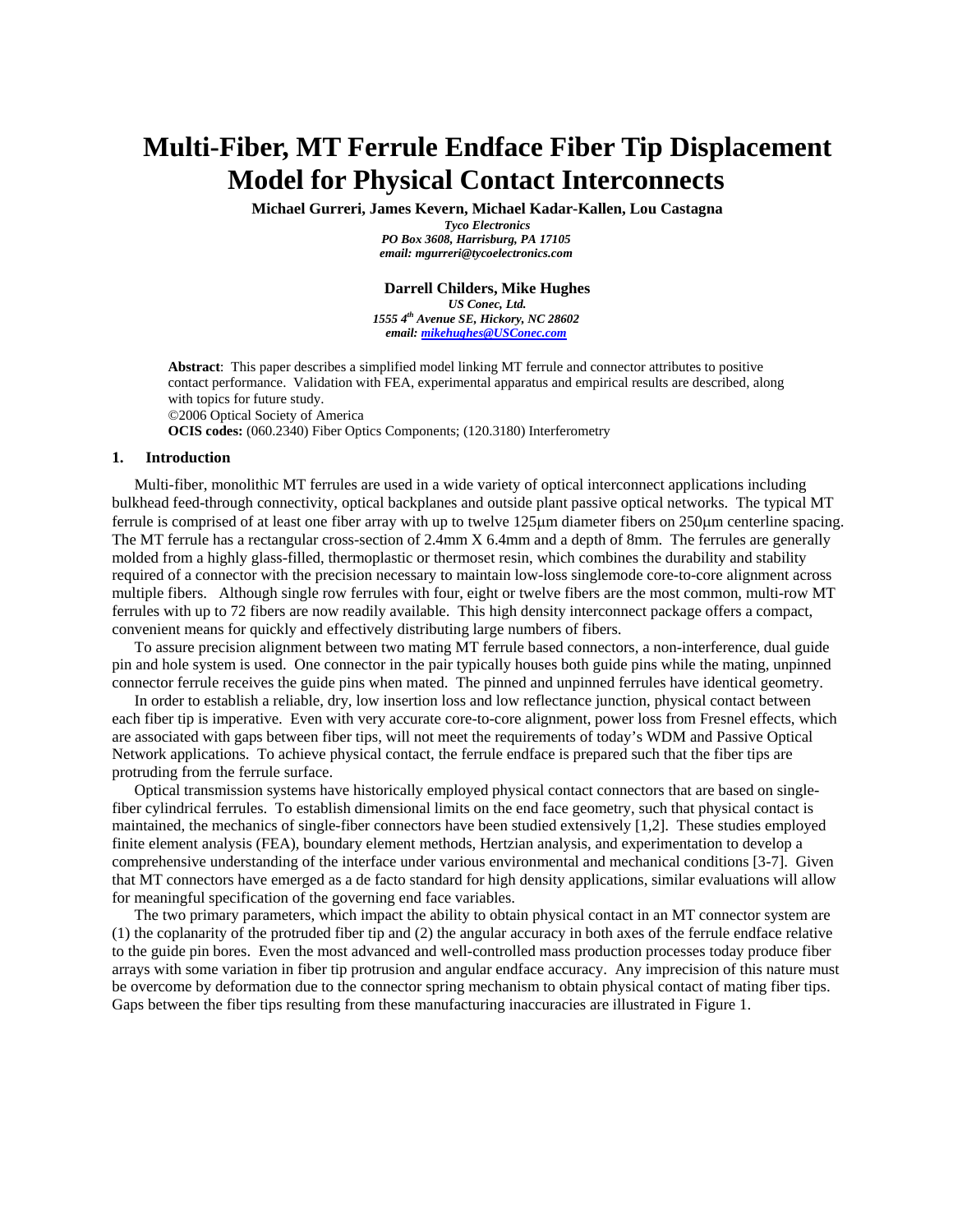

Figure 1: Schematic of MT ferrule pair with exaggerated manufacturing inaccuracies to be overcome by the connector spring mechanism

Two primary ferrule attributes that determine the connector endface geometry requirements for physical contact are the fiber tip stiffness and rotational stiffness. The focus of this research is on the fiber tip stiffness. The fiber tip stiffness will dictate the industry specification for fiber tip coplanarity [8] across an array of fibers. Coplanarity is the difference between the maximum and minimum fiber tip protrusions relative to a best-fit line through the fiber tip array distribution.

#### **2. Theory**

A three-stage analytical approach was taken to examine the force required to displace the tip of a single fiber in an MT ferrule when an axial load is applied to the fiber. First, a full three-dimensional finite element model was created as a baseline. Then, for computational efficiency, a two-dimensional axisymmetric finite element model was created to explore a variety of fiber tip radii to determine a composite "fiber stiffness" that includes the elasticity of the ferrule, fiber and epoxy regions. This stiffness became the basis of an even more simplified model wherein each fiber is represented by a spring. The behavior was verified experimentally by mating specially prepared samples against a transparent rigid plate and using interferometry to observe fiber contact.

#### **2.1. Three dimensional FEA**

The three-dimensional FEA was performed on a single row, 12-fiber MT ferrule to observe the deflection with a single load applied to the fiber under study. The model, which included material properties for the ferrule, fibers, and bonding epoxy, was constrained at the base of the ferrule and subjected to a 1N distributed load on one of the central fibers. The compressive deflection results of the model are illustrated in Figure 2. It was observed that the displacement field is radially symmetric in the region of interest. This finding indicates that a two-dimensional, axis-symmetric model can be used to simplify the analysis. There are also larger, asymmetric displacement contours, due to the presence of an epoxy window on one side of the ferrule. However, this deflection, which is relatively low in magnitude, had an inconsequential effect on the overall system stiffness.



Figure 2: 3D FEA model with load applied to one center fiber. The color gradient represents the Zaxis deflection field.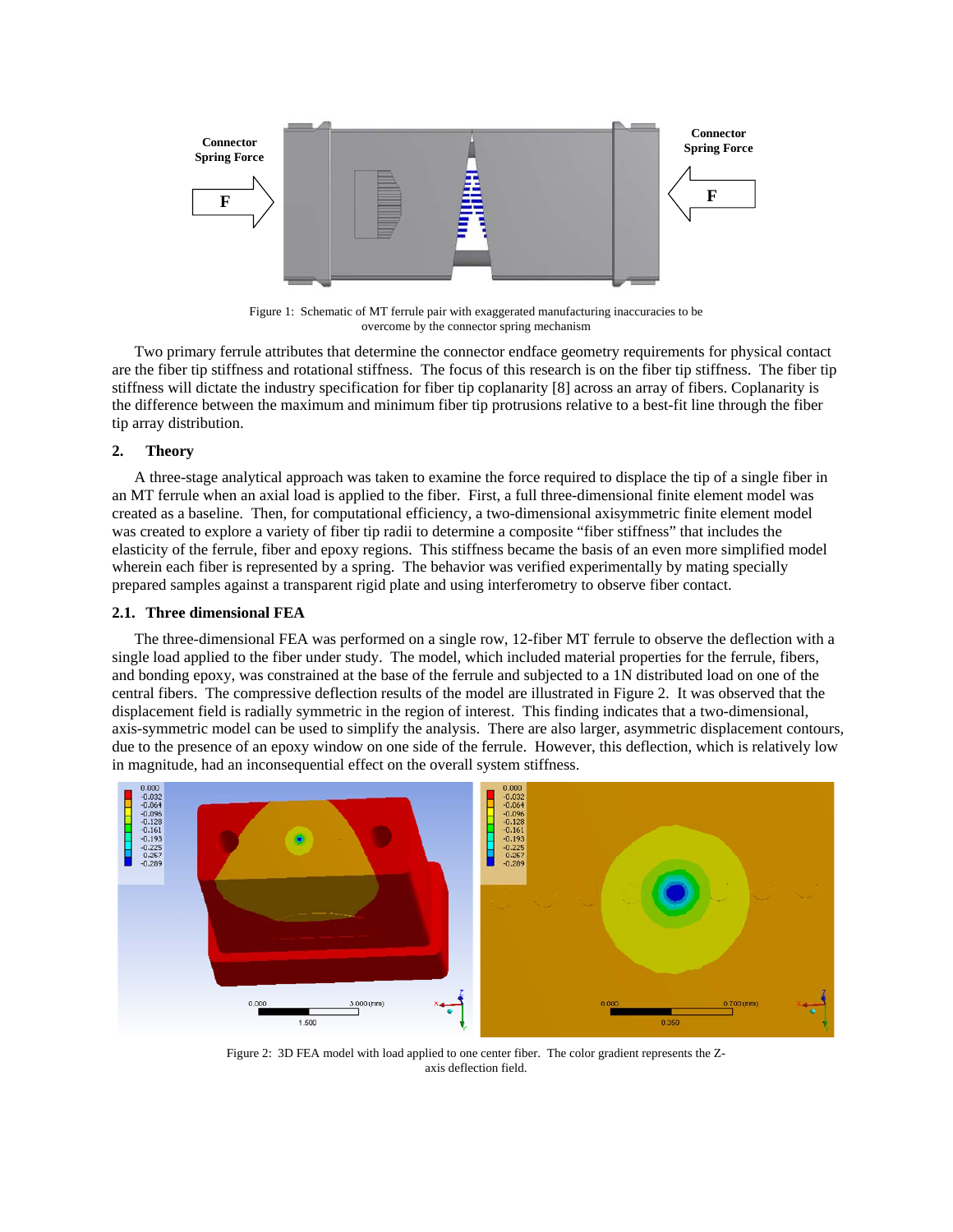In addition, it was determined that a foundation effect is present such that, when displacing a single fiber, the stress zone within the ferrule body is large enough to influence the fiber tip location of adjacent fibers. Notable adjacent fiber displacement was detected at fiber locations 250μm, 500μm, and 750μm away from the fiber under load. This discovery suggests that the displacement of each fiber tip is related not only to the reaction force of that particular fiber, but also to the applied forces on neighboring fibers. These discoveries led to a conceptual model that includes an elastic base as shown in Figure 3.



Figure 3: Simplified conceptual model of four fiber MT ferrule fiber tips compressed by a rigid plate showing the foundation effect.

#### **2.2. Two dimensional axisymmetric FEA**

Based on evaluation of the complete, three-dimensional model results, an axisymmetric FEA was generated. This yielded a streamlined approach that allowed parametric adjustment of the dominant variables, including the geometry, material properties, and load conditions. As shown in Figure 4, a cross-sectional slice was taken through one of the individual fiber centers. This cross-section included regions for the optical fiber, epoxy layer, and ferrule, and the material properties were based on published literature values. The boundary conditions included a fixed displacement to a rigid plate, which contacts a spherically shaped fiber tip, and fixed constraints on the ferrule exterior. Other pertinent details of the model are defined in Appendix A.



Figure 4: 2D Axisymmetric Model Concept with load applied to one fiber.

To validate this two-dimensional model, the fiber reaction force and displacements were compared to the more computationally intense, three-dimensional analysis. It was found that the two models produced nearly identical results for the fiber under load, as well as the neighboring unloaded fibers at 250μm, 500μm and 750μm. The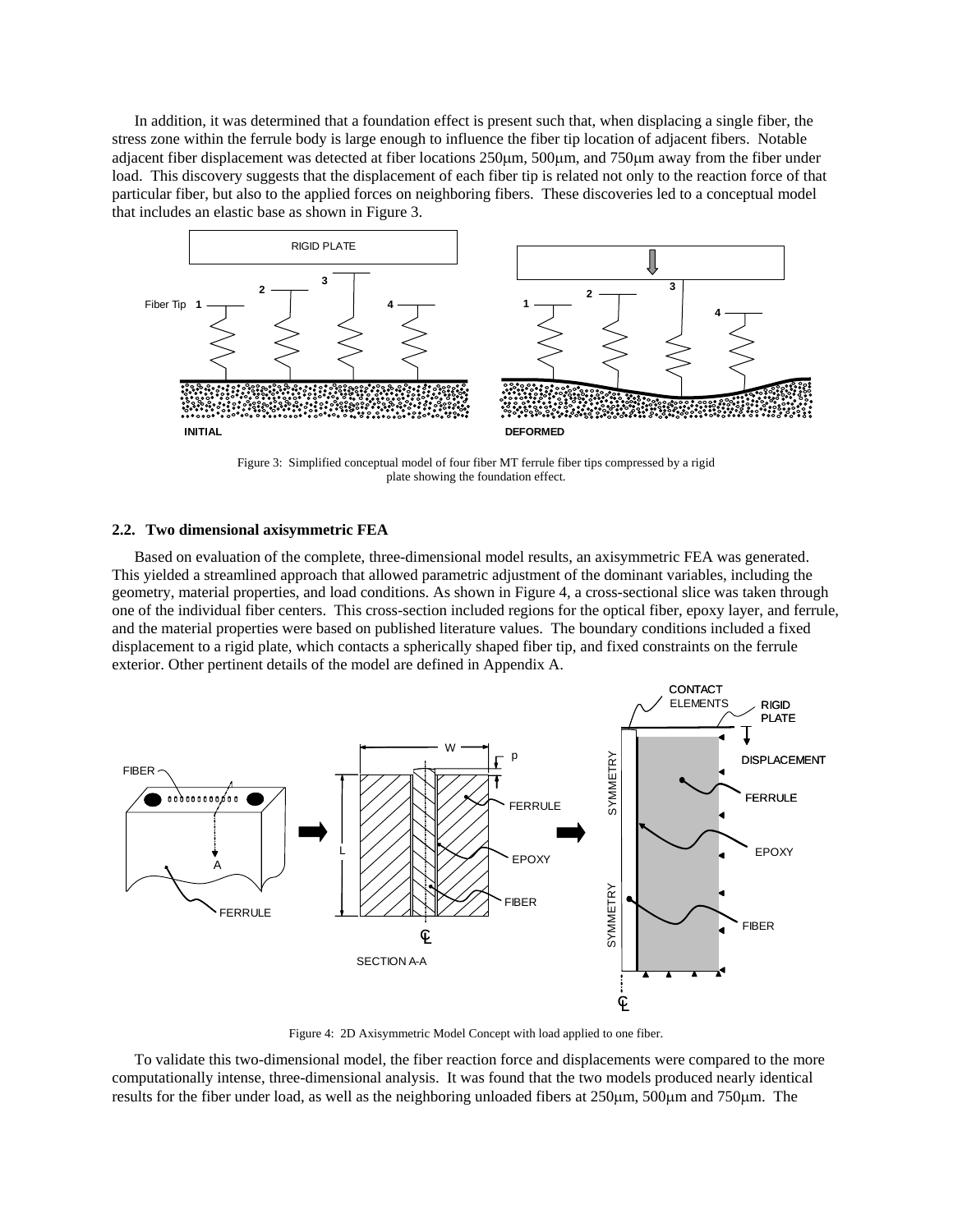contour plot shown in Figure 5 illustrates the axial deflection of the system given a 2μm displacement of the rigid plate. This demonstrates that a significant portion of the system elasticity is attributable to compression of the ferrule region due to the relatively large displacement zone.



Figure 5: Axial deflection results for a 2μm displacement of the fiber tip

Several iterations of the model were run with various fiber tip profiles and loads to understand how these parameters influence the overall system stiffness. To summarize the results, Figure 6 shows a graph of the fiber reaction forces, which are plotted as a function of tip displacement, for a family of different radius cases. This data reveals several critical traits of the overall system behavior. As the fiber tip radius decreases, the equivalent spring constant, as illustrated by the slope of the curves, is significantly reduced. The case with the highest stiffness, which is associated with a flat fiber tip (infinite radius), has a spring rate of about 4.2 N/µm while the 1mm case has a rate of about 2.1  $N/\mu$ m. Furthermore, as the fiber tip radius decreases, the linearity of the spring constant diminishes. This suggests that there are two components to the fiber tip displacement: (1) The composite stiffness of the ferrule, fiber, and epoxy, and (2) the classical Hertzian contact deformation of the glass fiber tip. For large fiber tip radii, the composite stiffness is largely responsible for tip displacement, while the Hertzian effect plays a minor role; whereas, for small radii, the impact of the Hertzian component becomes noticeable.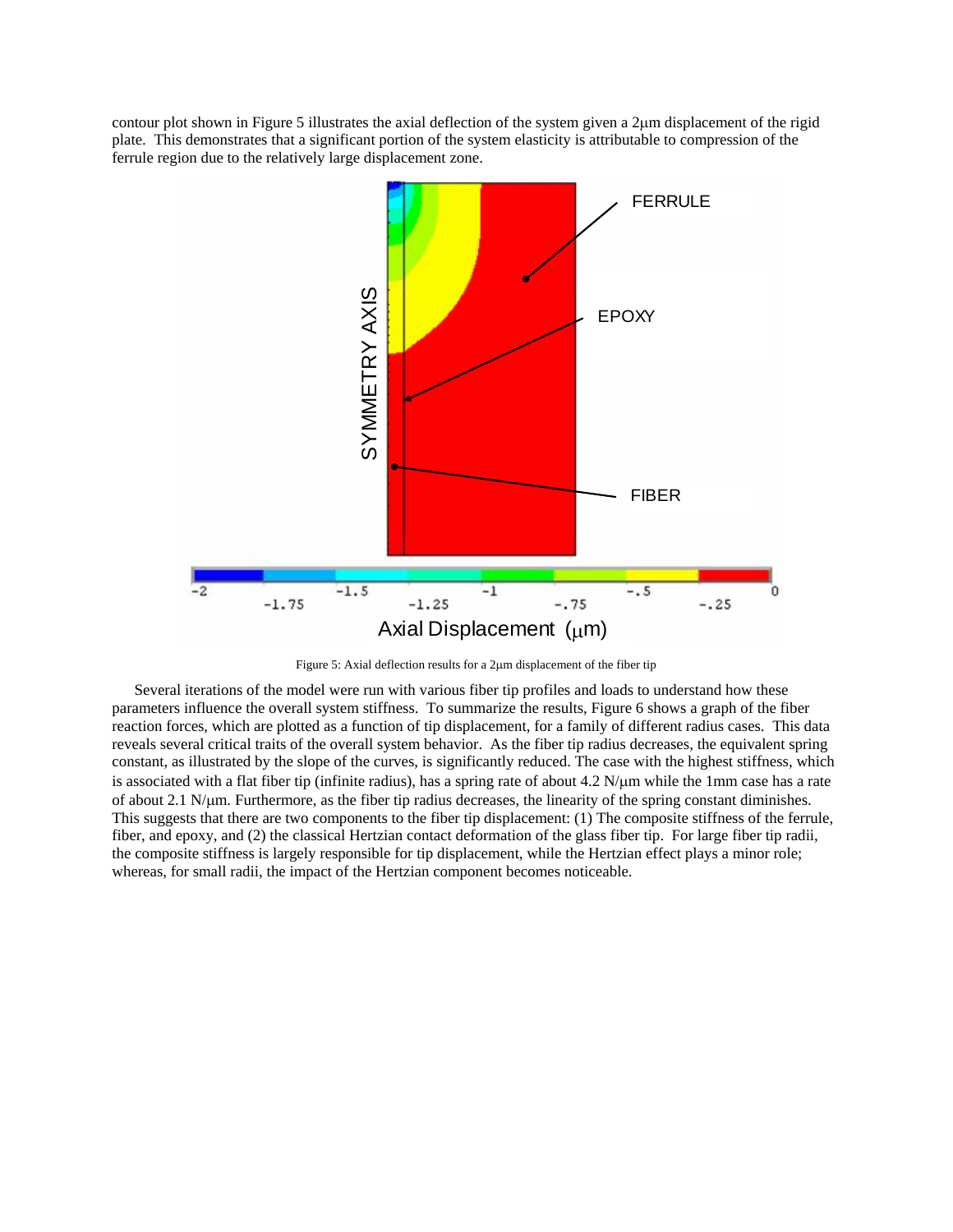

Figure 6: Fiber tip reaction force as a function of compression and fiber tip radius. Note the nonlinear behavior increases as the tip radius decreases.

Figure 7 demonstrates the foundational effect: the displacement of fibers other than the fiber to which the force is applied, caused by the deformation of the MT ferrule "foundation". The displacements of the other fibers are linear functions of the applied force, independent of the radius of the tip of the fiber to which the force is applied.



Figure 7: Fiber tip reaction force as a function of adjacent fiber displacement.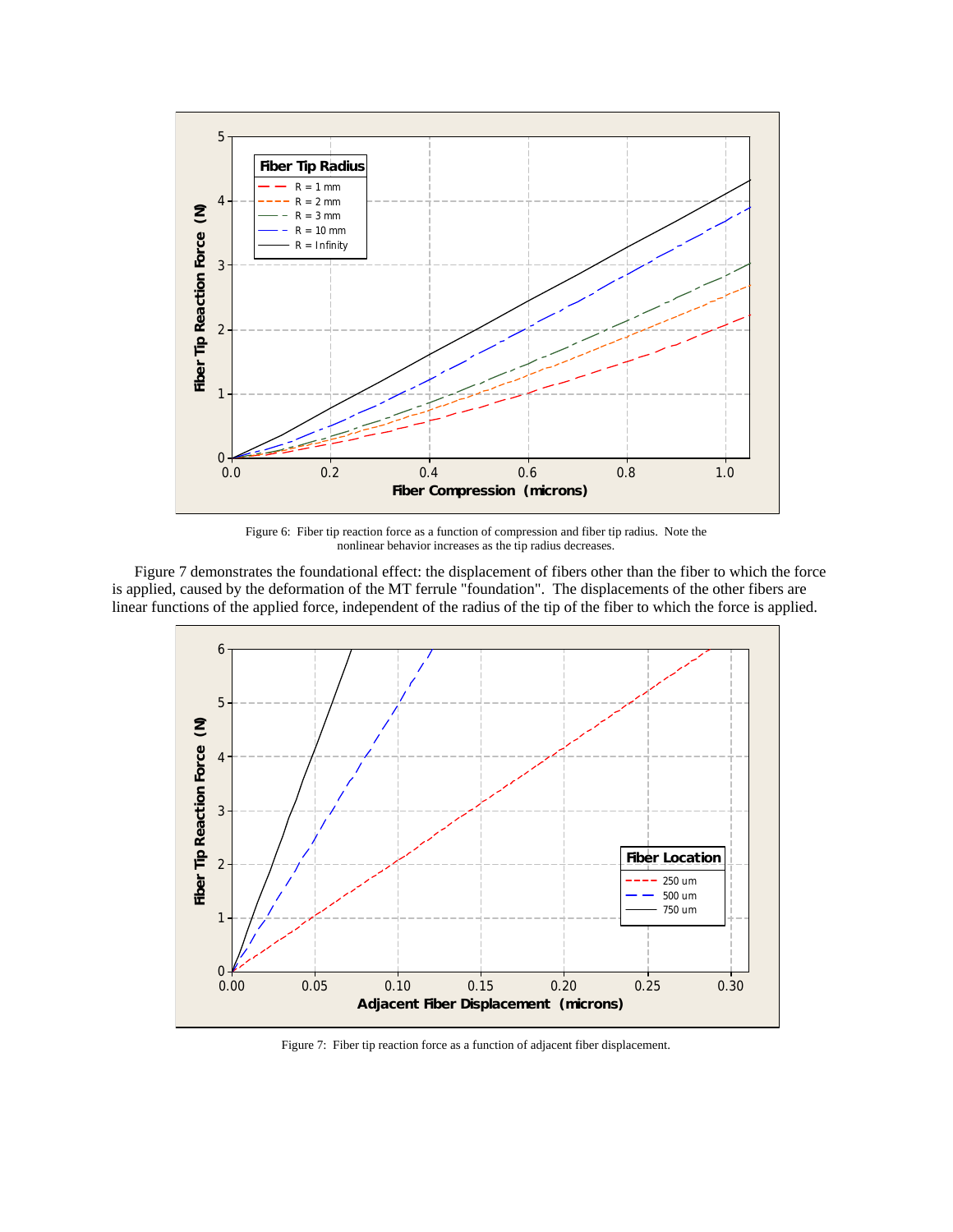# **3. Simplified Mathematical Model**

A simplified mathematical model based on the fiber tip displacement vs. force FEA analysis was developed to quickly and accurately predict the forces required for physical contact for actual ferrule geometries. Figure 8 defines the parameters that were used to generate this model.



Figure 8: Model Parameters: (a) Fiber protrusion in the absence of an applied force; (b) A rigid plate is at a distance *z* such that some fibers are in contact with the plate.

The displacement of an individual fiber tip  $d_i$  is the difference between the initial protrusion  $p_i$  and the protrusion *zi* under an applied load:

$$
d_i = p_i - z_i. \tag{1}
$$

Note that  $z_i$  is measured with respect to the initial, undeformed ferrule surface. This displacement consists of two components:

$$
d_i = \Delta_i + u_i,\tag{2}
$$

where  $\Delta_i$  is the compression of the fiber *i* due to the force  $F_i$  applied to fiber *i* and  $u_i$  is the displacement of the foundation of fiber *i* due to the forces applied to the other fibers.

From Figure 7 it can be seen that the displacement of the foundation of fiber *i* due to the forces applied to the other fibers is a linear function. The displacement of the foundation of fiber *i* can therefore be modeled as a series of springs such that:

$$
u_i = \sum_{j \sim i} \frac{F_j}{k_{ij}} \tag{3}
$$

where  $k_{ij}$  is the spring constant which couples fiber *i* and fiber *j*. By combining Equations 1, 2, and 3, the following equation for the fiber tip protrusion under load is derived:

$$
z_i = p_i - \Delta_i - \sum_{j \sim i} \frac{F_j}{k_{ij}}.
$$
\n<sup>(4)</sup>

The force  $F_i$  applied to a fiber tip is related to the compression  $\Delta_i$  caused by this force and to the radius of curvature  $r_i$  of the fiber, as shown in Figure 6. Note that  $\Delta_i = 0$  if and only if  $F_i = 0$ .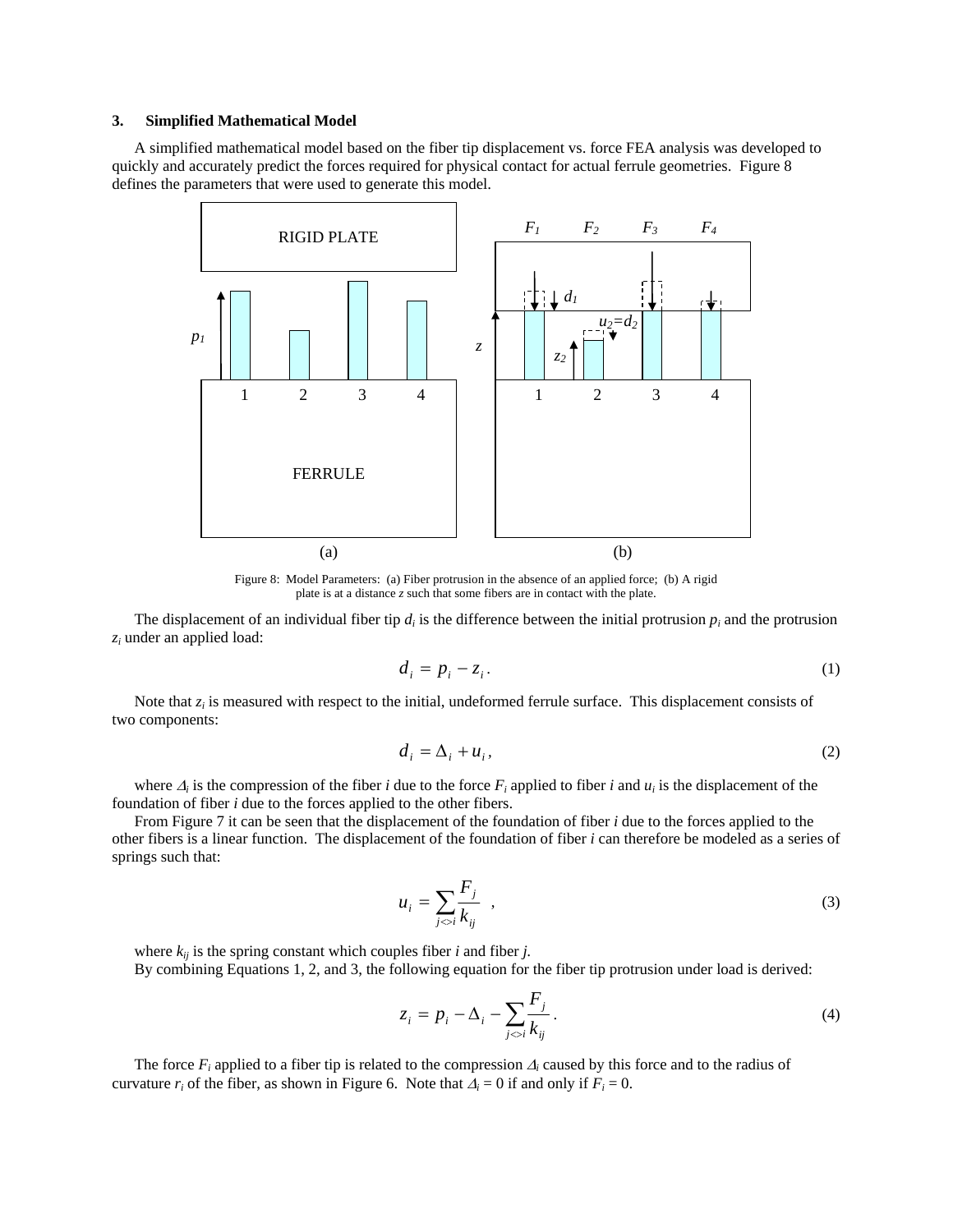Applying the following boundary conditions for a given rigid plane at a distance *z* from the ferrule defines a set of N simultaneous equations with N unknowns: the forces  $F_i$ , or the corresponding compressions  $\Delta_i$ 

$$
z_i = z \text{ if } z < p_i - u_i
$$
\n
$$
z_i = p_i - u_i \text{ if } z \ge p_i - u_i. \tag{5}
$$

By varying the value of  $\zeta$  and solving the set of equations for each value of  $F_i$ , the minimum force required to achieve contact with the rigid plate can be determined. The total force applied to the rigid plate is simply

$$
F = \sum F_i \tag{6}
$$

#### **4. Experimental Methodology**

To assess the validity of the theoretical models, MT ferrule assemblies were created with end face geometries designed specifically to facilitate the experiment. This was accomplished by polishing such that the fiber tip elevations lay along a curved profile with varying deviation (coplanarity). These parts were characterized interferometrically for coplanarity of the fiber tips as well as for shape of the individual fibers. A sample fiber tip radius is shown in Figure 9.



Figure 9: Typical interferometric endface analysis of fiber tip

An experiment was then set up to evaluate the forces required to bring the various protruded fiber tip heights into contact with a transparent rigid body. By shining white light through the transparent body onto the ferrule endface, fiber tip contact with the body can be observed through a microscope when the reflection of light traveling through the body onto the polished fiber tips is eliminated by physical contact. At the point of fiber contact with the transparent rigid body, light is no longer reflected from the fiber tips, but rather transmitted into the fiber resulting in a dark contact region on the fiber tip.

The transparent rigid body is mounted onto a stage with precision angular alignment control in both primary axes. The angular alignment control of the rigid body provides a means to ensure physical contact with only the protruded fiber tips. The MT ferrule is mounted to a load cell for capturing the forces transmitted by the rigid body for various stages of fiber tip physical contact. By documenting the amount of force required to bring known fiber tip heights into contact with the optical flat, the theoretical deflection vs. reaction force model can be compared with actual empirical data. A schematic of the experimental apparatus is illustrated in Figure 10.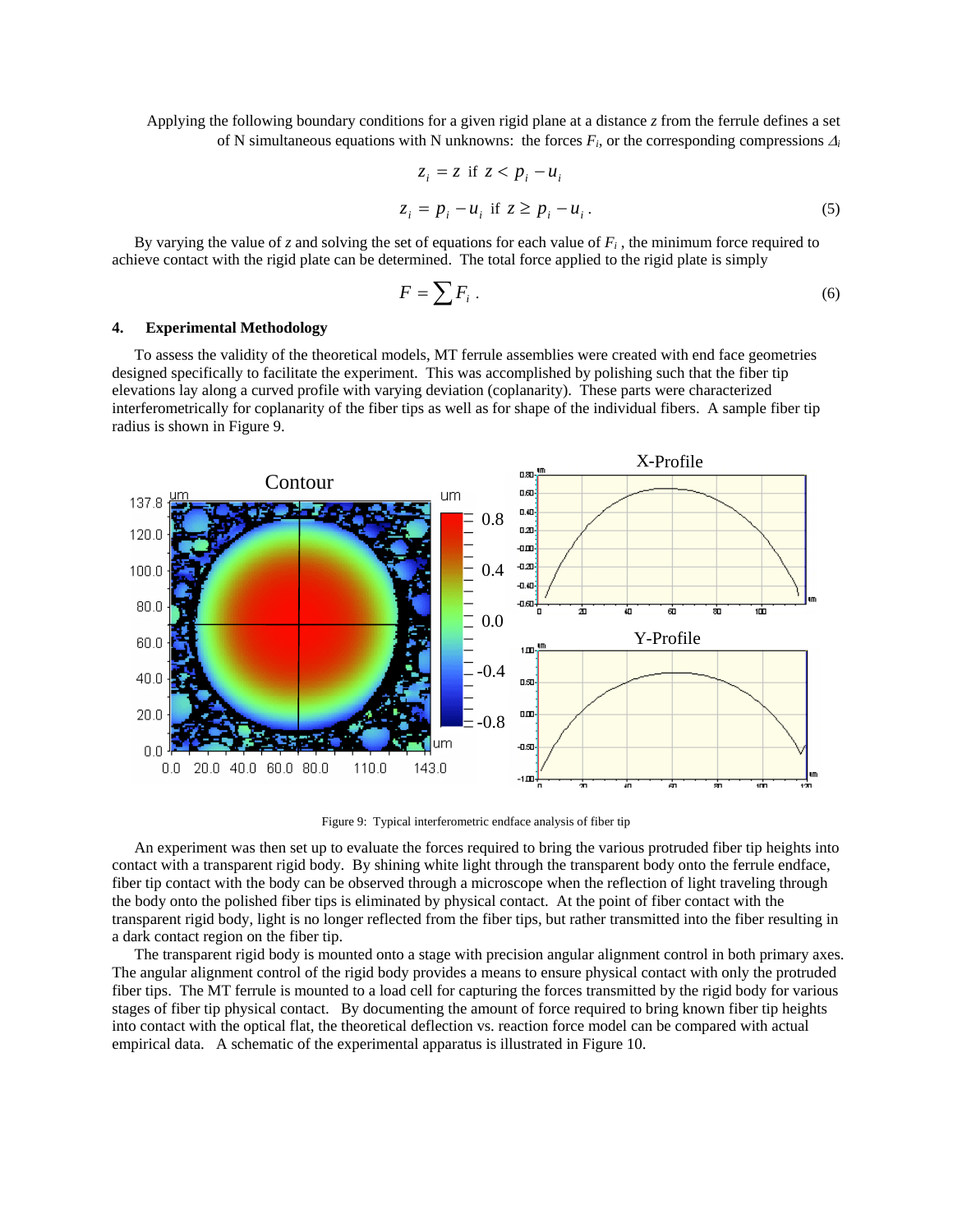

Figure 10: Apparatus for measuring fiber tip deflection vs. reaction force

The polishing process used for the experimental MT ferrules yielded a fiber tip distribution such that the fiber tips in the center of the array protruded the most, while the fiber tips on the ends of the protruded the least. As a result, the outermost fiber tips are the last to come into contact when force is applied with a flat, rigid body. An example of the Tip Deflection vs. Reaction Force data collected for a typical MT endface is shown in Figure 11.



Figure 11: Sample tip deflection vs. reaction force data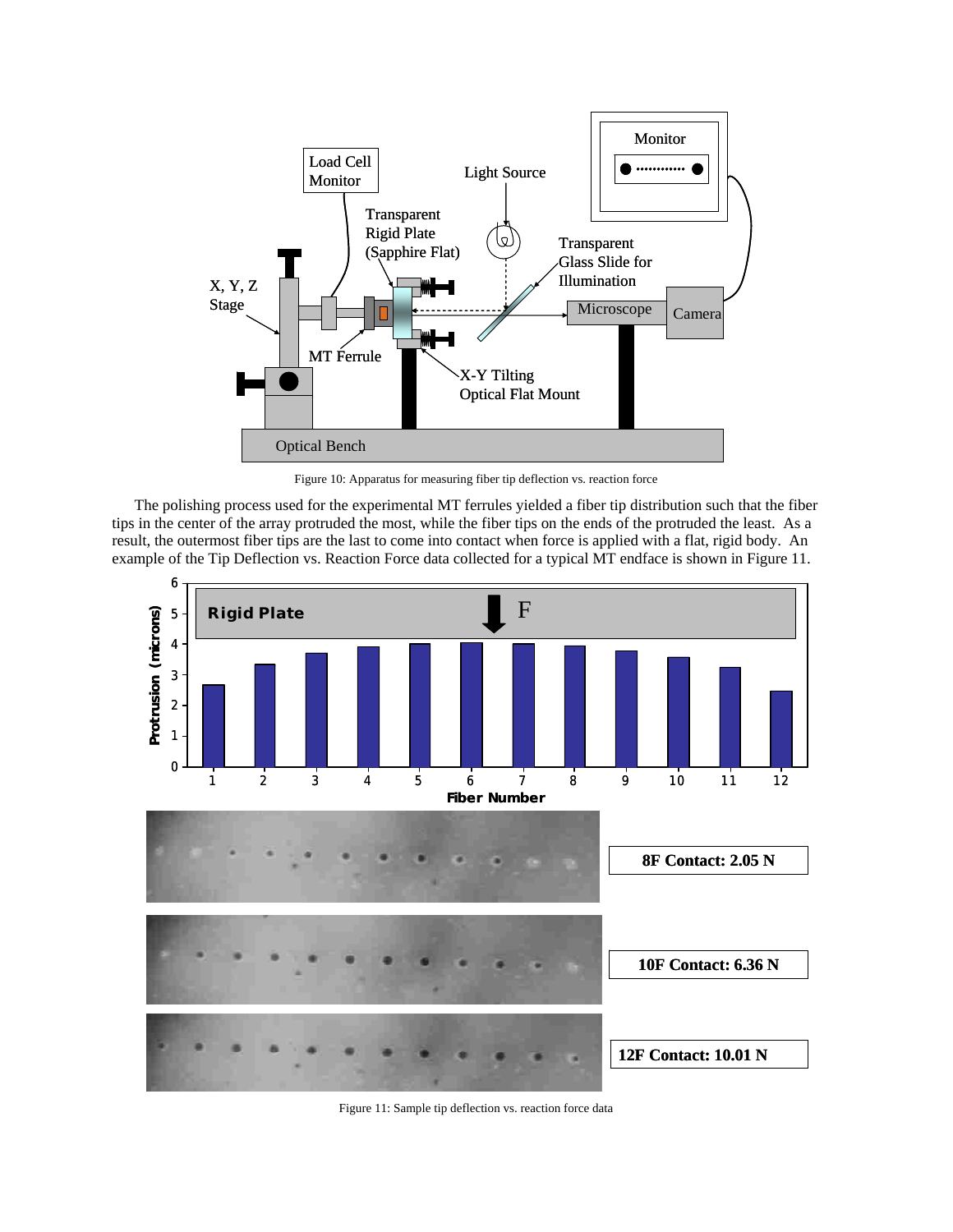# **5. Empirical and Theoretical Results**

The force required to bring fiber tips into contact with the rigid plate was compared to the theoretical force as calculated by the simplified mathematical model. Ferrules characterized with sharp fiber tip radii (1-2mm) and flat fiber tips (>10mm) were analyzed. Figure 12 illustrates a comparison of theoretical and empirical results for ferrules that had polished fiber tip radii ranging between 1mm and 2mm.



Figure 12: A comparison of the experimental and theoretical results. For each experimental data force value, two theoretical points are plotted, corresponding to 1 mm and 2 mm fiber radii of curvature.

To investigate system repeatability in addition to presence of any inelastic behavior, a set of previously unmated ferrules was measured for physical contact force over repeated compression cycles. Ten repeated iterations of compressing the fiber tips onto the rigid plate for various fiber tip coplanarities were followed by 50 MPO mating cycles. A final fiber tip compression experiment was performed. The forces required to bring all fibers into contact are shown in Figure 13 and suggest no hysteresis effect from repeated MT connector mating cycles.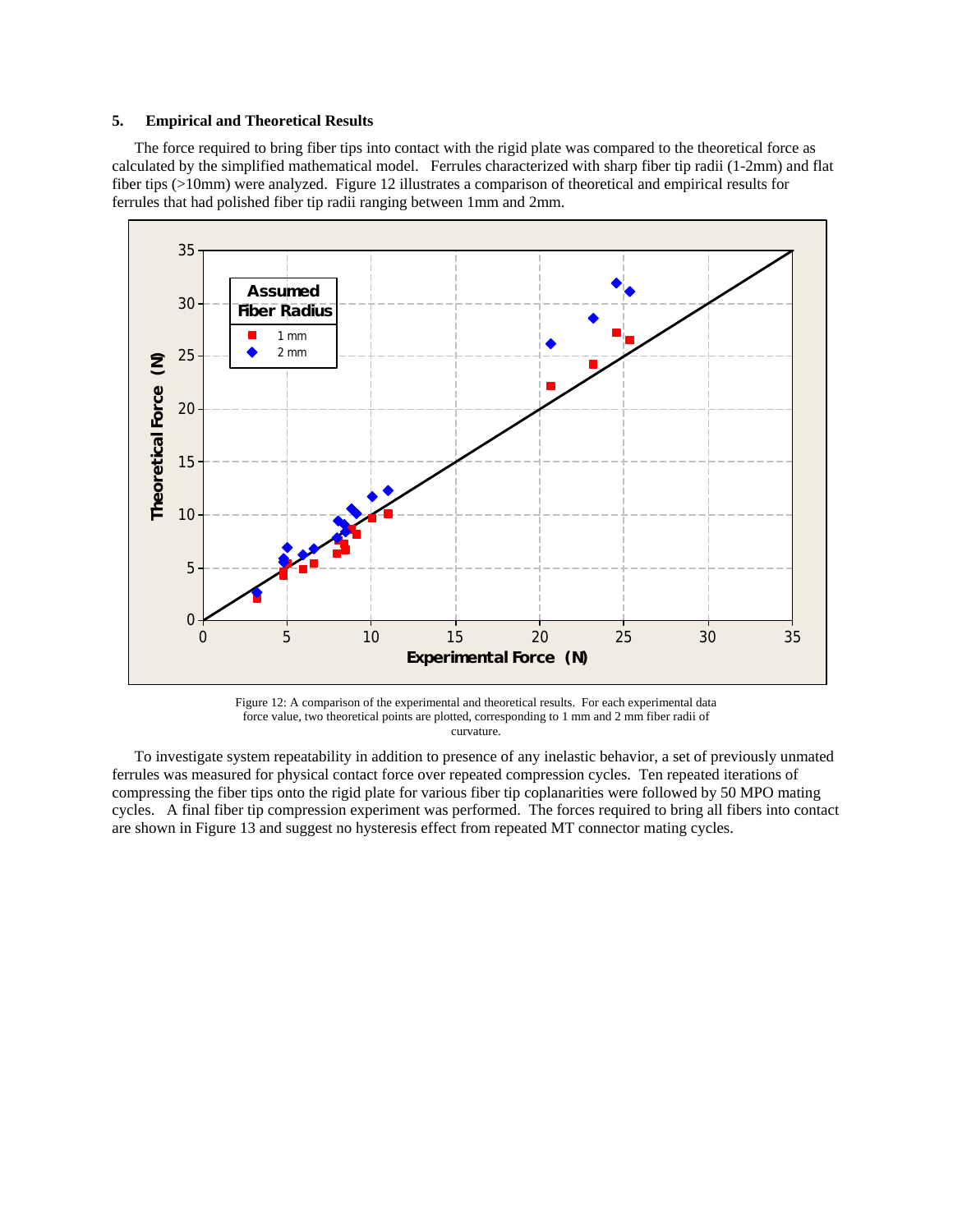

Figure 13: Compression force required for physical contact over repeated cycles. 50 MPO cycles were performed on the samples between trials 10 and 11.

The amount of force required to bring fiber tips into contact with a rigid plate is directly related to the degree to which the fiber tip elevations deviate from a single plane. Typical polishing processes will yield a distribution of fiber tip elevations that closely follows the ferrule surface profile. Figure 14 shows the circular shape of MT ferrule fiber tip distributions created for this experiment.



Figure 14: Exaggerated curved shape for MT fiber tip height distribution. Each curve is in fact a circular arc.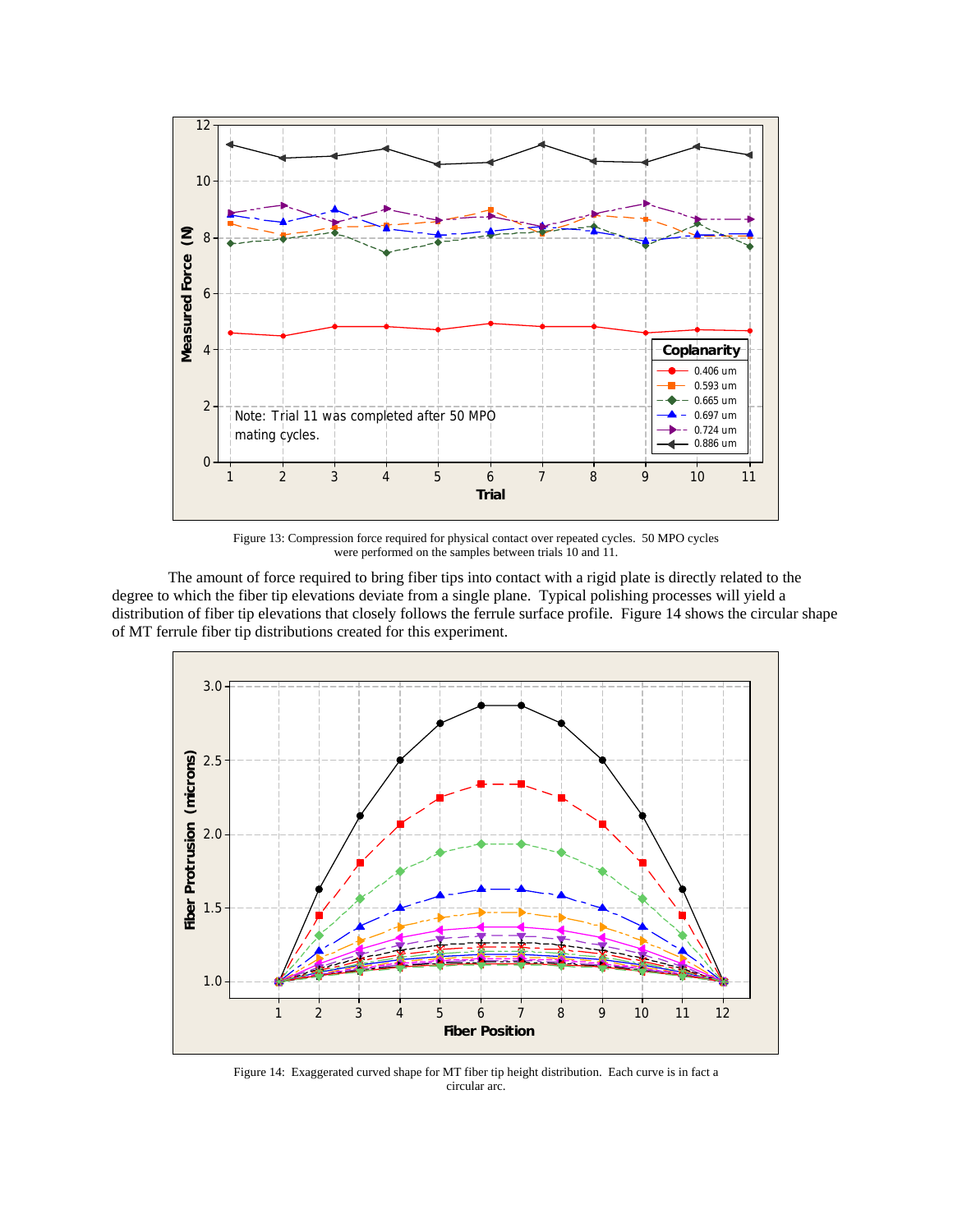By assuming fiber tip elevations are distributed in a circular shape, the theoretical force required for physical contact can be approximated as a function of fiber tip coplanarity. A Force Vs. Coplanarity curve is illustrated in Figure 15 for flat (10mm – Infinite) and radiused (1mm-2mm) fiber tips. Experimental results for both flat and radiused fiber tips are plotted along the theoretical curves. Given the degree of experimental uncertainty and sample variability, the correlation between the theory and experiment shows excellent agreement.



Figure 15: Force required for physical contact as a function of coplanarity for 1-2mm radius and >10mm fiber tips. Theoretical fiber tip distributions are radiused in shape as illustrated in Figure 14

# **6. Conclusions**

A theoretical model to simulate MT fiber tip compression has been generated and verified empirically. This model will be used as a foundation to further develop MT endface geometry requirements.

The amount of compression force required to bring differing MT fiber tip heights into contact is highly dependent on ferrule material modulus. The ferrule material foundation deflection due to loads applied to a single fiber will also result in relative deflection of adjacent fiber tips. This foundation effect requires a complex analysis of the interaction between all fiber tip reaction forces within a single ferrule to predict forces required for physical contact.

Due to a classical Hertzian deformation component of the fiber tip deflection, the fiber tip shape is a key MT endface geometry parameter to be considered when formulating intermateability standards. Depending on the coplanarity, ferrules polished with perfectly flat shaped fiber tips can require as much as 80% more force for physical contact as ferrules polished with 2mm radius fiber tips.

# **7. Future Work**

Fiber tip stiffness is but one attribute which impacts the geometric optical interface specifications required to establish key MT ferrule connector physical contact. Angular mismatch and rotation stiffness in both X and Y axes must also be thoroughly characterized to complete a room temperature physical contact model for MT ferrules. The impact of operating environment on these parameters must also be studied to determine endface geometry specifications for specific applications.